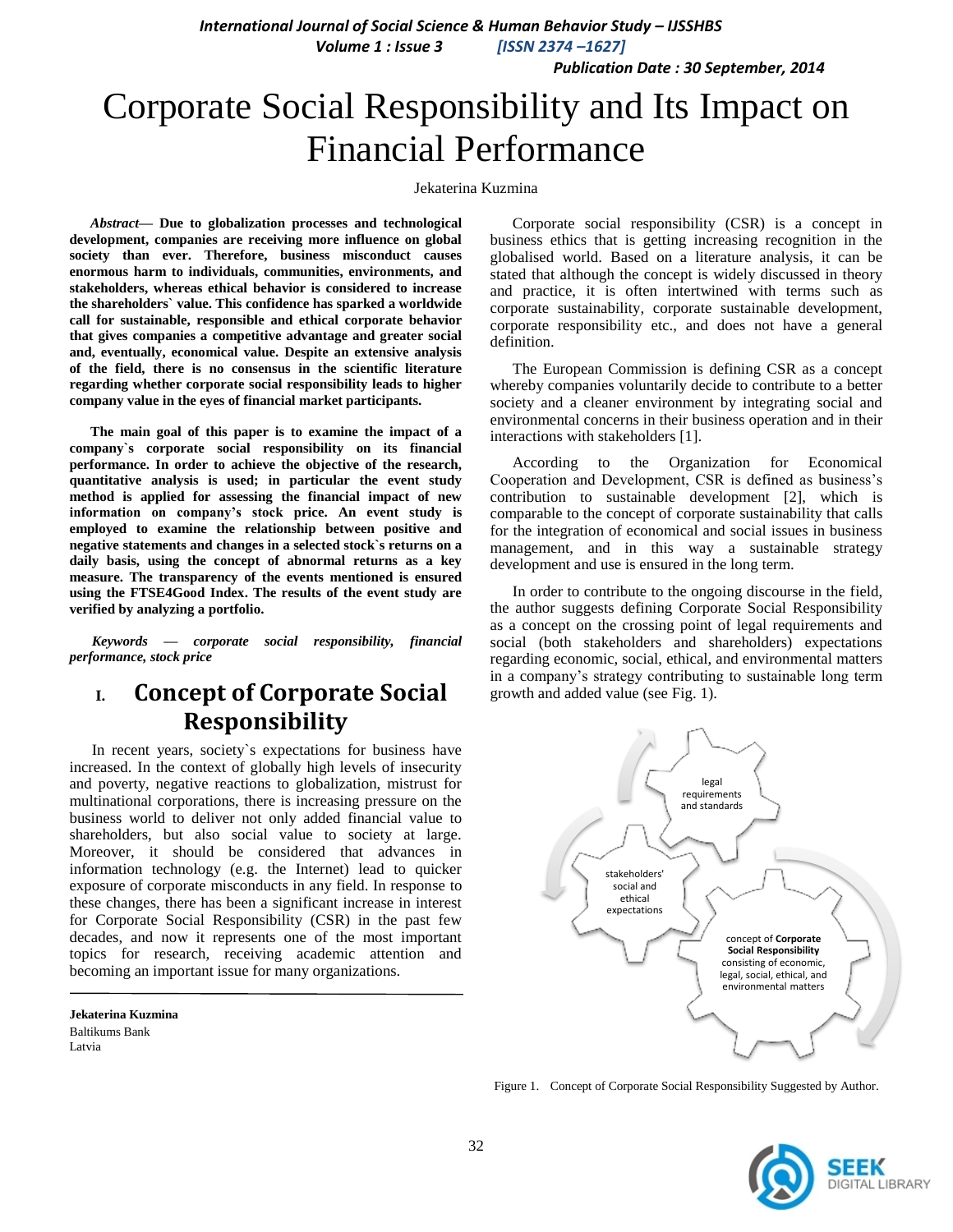### *International Journal of Social Science & Human Behavior Study – IJSSHBS Volume 1 : Issue 3 [ISSN 2374 –1627]*

#### *Publication Date : 30 September, 2014*

The field of CSR has been growing exponentially. However, there are a few voices claiming that CSR has no place in modern business world, as general adoption of these norms by business would reduce welfare and destabilize the market economy [3]. The following overview sketches out some points of view against CSR, citing researchers in this field; further discussion is available in: *Carroll* [4]; *Ostas* [5]; *Carroll and Buchholtz* [6]; *Smith* [7]; *Fulcher* [8]; *Gallagher* [9]; *Barnett* [10]; *Renneboog et al.* [11]; *Zaharia and Dainora* [12].

- *Legal Obligations* once a company meets legal requirements, it has satisfied all necessary obligations to society and therefore does not need to undertake any further responsibilities;
- *Lack of Competence* incompetent efforts to find solutions for social issues waste shareholders' money;
- *Degree of Power of Business* business is one of the most powerful institutions in society; by giving it decision-making opportunities in the social domain, the problem concerning the balance of power would be exaggerated unnecessarily;
- *Dilution of Primary Purpose* CSR involves expending limited resources on social issues and in this way decreases the competitive position of a company by unnecessarily increasing its costs.

Despite the widely held idea that social responsibility should begin and end with profit maximization, there is still a place for ethical and social norms in the business world. The following overview consists of a brief summary of the arguments in favor of CSR; further discussion is available in: *Villiers and van Staden* [13]; *Roberts and Dowling* [14]; *Jenkins* [15]; *Brammer et al.* [16]; *Schaper and Savery* [17]; *Okpara and Idowu* [18]; *Windsor* [19].

- *Viability of Business* society has granted incredible power and freedom to corporations with the expectation that they would use that power to effectively serve society`s needs;
- *Interest of Business* CSR as a tool to attract, motivate, and retain talented workforce, attract customers, improve reputation, and diminish costs through environmental initiatives;
- *Business Resources* business has valuable resources such as management, practical know-how and capital that could be used to solve social problems;
- *Avoidance of Government Regulations* through fulfillment of social responsibility norms companies could possibly avoid strict attention from the regulatory institutions.

Each representative of the business world can evaluate the above-mentioned arguments and make his or her own decisions about including CSR in the business strategy.

Being aware of the strong negative view on the CSR concept it is necessary to underline that one of the most important argument supporting CSR is that such actions can improve company`s performance, that should be discussed into greater details in the coming part of the article.

# **II. Relationship between CSR and Financial Performance**

Some researchers believe that CSR can improve the competitiveness of a company in the long run, although this assumption is conditional on a positive relationship between CSR and a company`s financial success (the examples could be found in *Weber* [20]). Therefore, one of the theory's key aspects is the relationship between CSR and financial performance, which also happens to be the most problematic area of CSR theory (examples in *Angelidis et al.* [21]). While some researchers point in favor of a positive relationship (examples in *Orlizky et al.* [22]; *Sweeney and Coughlan* [23]), others argue that this connection has not been fully established (examples in *Park and Lee* [24]) and the mechanism through which financial performance is enhanced by CSR is not well understood and described (examples in *Doh et al.* [25]).

Looking on this problem from the investor's point of view, it can be mentioned that investors have access to public information about a company's CSR, which is presented in news, sustainability reports, and indexes such as the *FTSE4Good Index*. Therefore, one can assume that this information should be also reflected in the share price of any publically traded company. Regarding the index mentioned above, one can notice that companies included in this index are monitored and a kind of rating is available. For companies to be a part of this index means that they are obliged to develop and to follow economical, environmental and also social standards in their everyday operations. They are required to communicate through sustainability reports and disclose their behavior, providing information regarding their actions in order to meet the expectations of stakeholders and shareholders, which could result in an improvement of financial and economic performance [26].

Extensive literature analysis leads to the conclusion that the relationship between CSR and financial performance could be investigated through both theoretical and empirical studies, while empirical research could be divided into qualitative and quantitative research. Qualitative research is linked to the use of case studies or best practices in order to analyze the relationship between CSR and competitiveness and/or financial success; quantitative empirical research is based on data analysis using three different approaches: multiple regression studies, event studies and portfolio studies. Further discussion can be found in *Weber* [27].

The main goal of the present paper is to examine the impact of a company`s corporate social responsibility practice on its financial performance. In order to achieve the objective of the research, quantitative analysis is used; in particular, the event methodology assesses the financial impact of new information on a company's stock price. It examines the relationship between positive and negative statements and changes in a selected stock`s returns on a daily basis, using the concept of abnormal returns. The transparency of the events

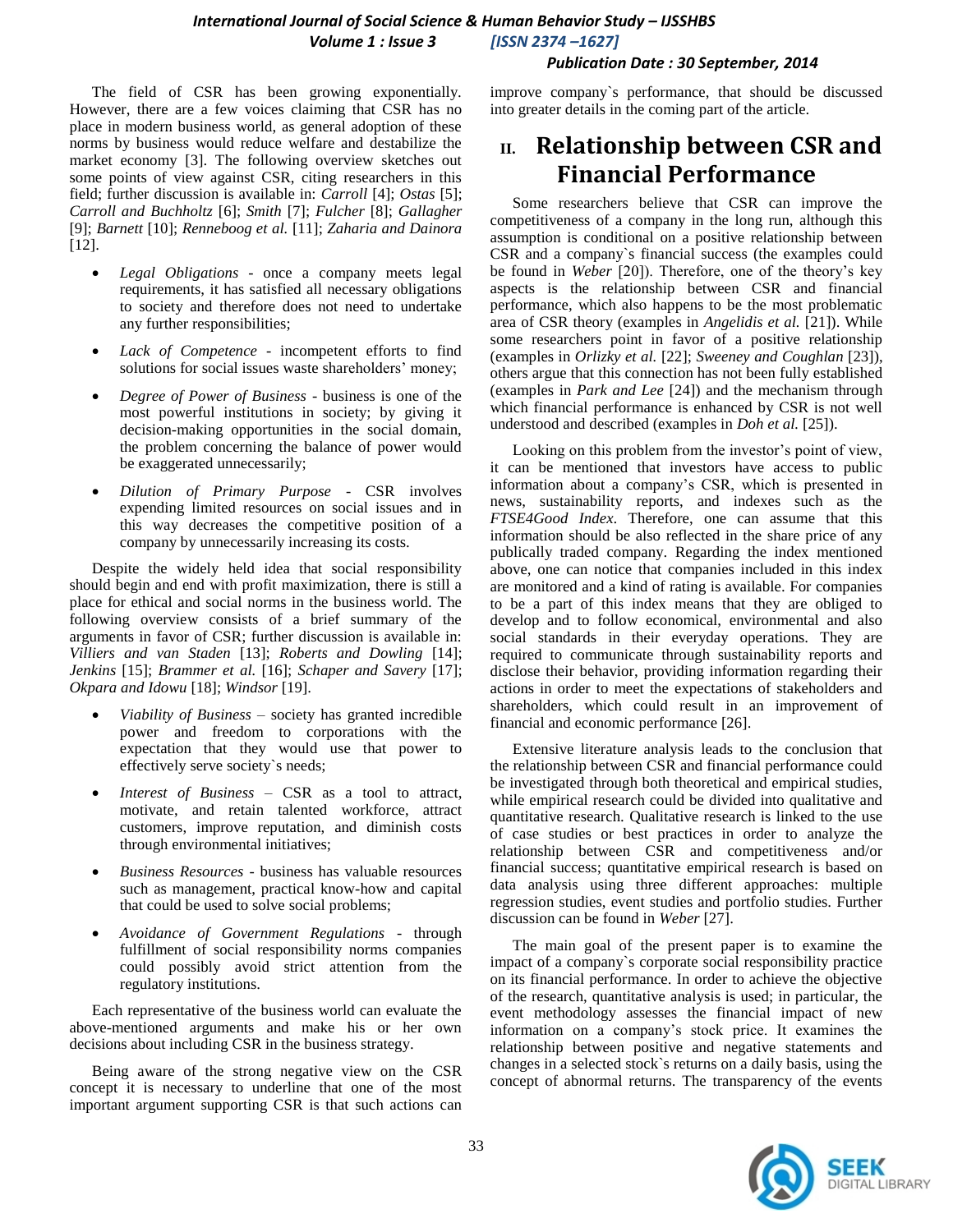#### *Publication Date : 30 September, 2014*

mentioned is provided by the *FTSE4Good Index*. The results of the event study are verified using portfolio study.

Event studies are used for recognition of abnormal returns around the date of the publication of a certain statement. A company stock price will decrease in the case of some bad news and increase when the news is good. The effect may persist for several days depending of the strength of the event. The concept of abnormal returns is described in several papers e.g. in *Cheung* [28], *Oberndorfer et al.* [29], etc. The following part is an overview of the main aspects necessary for an understanding of the methodological concept of the research that follows.

Abnormal returns represent returns earned after adjusting for normal returns; in other words, the rate of return R*abnormal* is adjusted by subtracting the expected return R*expected* (2) from the actual return  $R_{actual}$  (1), where *P* is stock price,  $\alpha$  is mean return over the period not explained by the market, β is sensitivity to the market risks, R*Market* represents return on a market index, and *ε* denotes statistical error.

$$
R_{actual} = \frac{(P_t - P_{t-1})}{P_{t-1}}
$$
\n(1)

$$
R_{\text{expected}} = \alpha + \beta \, ^*R_{\text{Market}} + \varepsilon \tag{2}
$$

## *A. Research Methodology*

At the first stage, it is necessary to define the event studies of interest. In the present paper, an event was defined as a company`s inclusion in the *FTSE4Good Index* – any company listed in this index has to satisfy particular economical, social and environmental standards.

At the second stage, it is essential to identify the period over which the stock price is examined, also known as the event window. The event window was set to 2 months (which is similar to the general practice in a kind of research)  $-1$ month preceding the actual event and 1 month following the event were considered.

At the third stage, abnormal returns along the period of event window are calculated, and significance of the results is checked.

In order to confirm the significance of the results and verify conclusions, a portfolio study supplements event study (as an additional tool in the framework of quantitative empirical research). The hypothesis of the second study was formulated as follows: inclusion in the index would represent a company's CSR and increase its value in the eyes of investors regardless of the economic cycle and the company`s financial results and future expectations, leading to outperformance of the investment portfolio.

## *B. Result of Studies*

As it was already mentioned, the *FTSE4Good Index* was chosen as a benchmark of a company`s CSR in the global framework. In order to keep consistency in research, regional diversification was eliminated and only companies with a domicile in German were analyzed. The period studied covered four years from 2010 (after the recent financial and economic crisis, when there was particularly demand for social standards by society, politics and some business representatives) till 2013.

Figure 2 presents the development of *FTSE4Good Index*  during the specified period, while changes of the index (of importance for the present study) were the following – inclusion of the following companies (represented with their ticker): GE1, HNR1; HOT, LIN (September 2013); SIE (March 2012); LXS (March 2011); CLS1 (September 2010) and SWVK (March 2010).



Figure 2. FTSE4Good Index (January 2010 – December 2013). Data Source: Bloomberg

Inclusion in the index could be considered as important event helping maximize a company`s value in the long run and contributing to its good reputation. It was assumed that such an event would have a positive impact on the stock price, so that a positive relationship between CSR and performance would be established in a calculation of abnormal return as the difference between actual return and expected return (using the FTSE Germany Index as a benchmark).

The calculations show that, for each of the events (regardless the particular company) taking place in the different event windows, none of abnormal returns (R*abnormal*) were significantly different from zero, even though a slight positive or negative difference was noticed in the days following an event that could be attributed to factors other than CSR that influenced investors` decisions. The hypothesis that CSR, represented as inclusion in the index, has a positive impact on a company`s stock performance was not confirmed.

Regardless of unsatisfactory results in the first part of the empirical study, a hypothetical investment portfolio of equally weighted stocks was constructed. The main portfolio characteristics were the following:

 *Number of companies:* 8 starting from 23/09/2013 (stocks were acquired as soon as they were included in index);

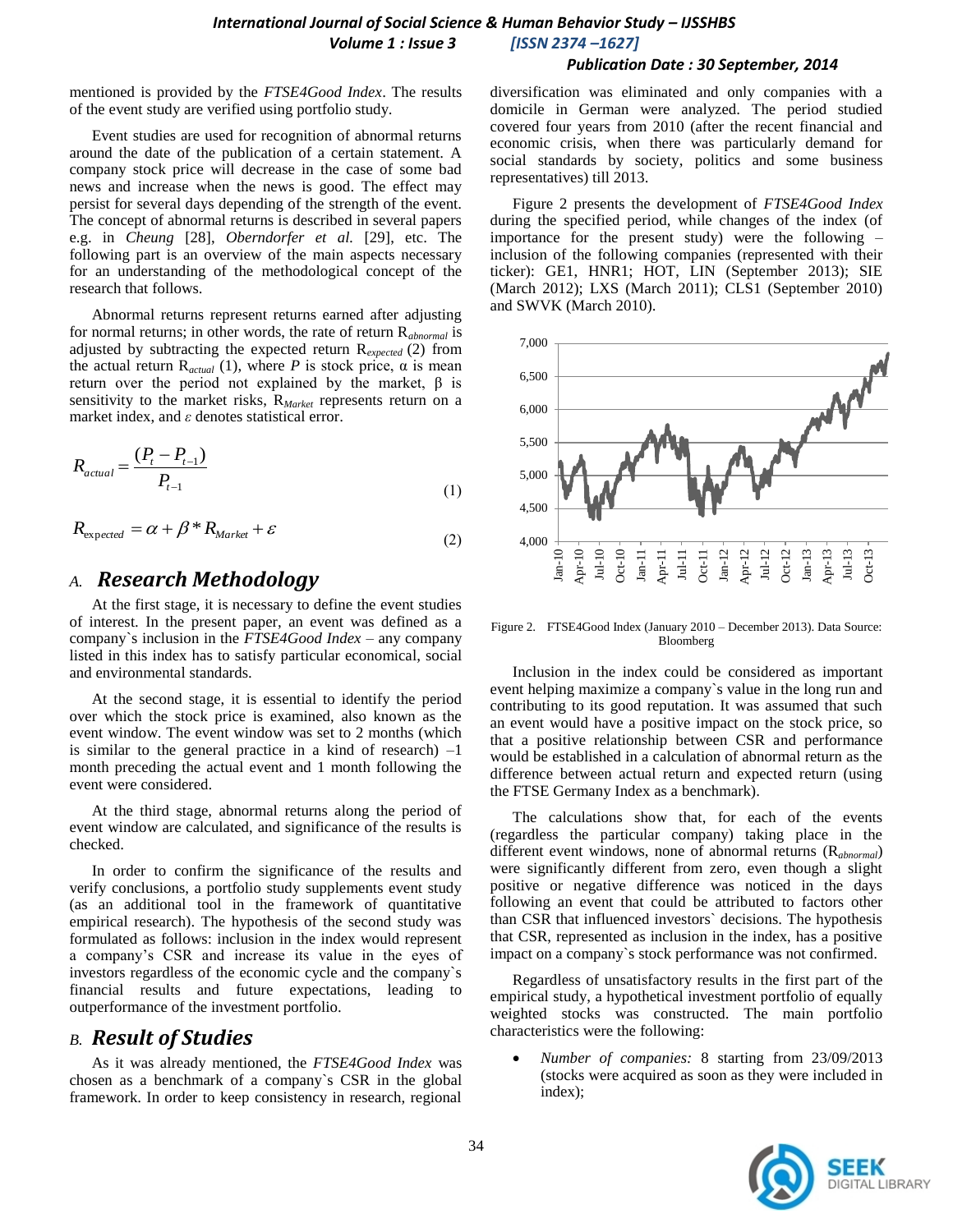## *International Journal of Social Science & Human Behavior Study – IJSSHBS Volume 1 : Issue 3 [ISSN 2374 –1627]*

#### *Publication Date : 30 September, 2014*

- *Geographical allocation:* 100% Germany (Benchmark: *FTSE Germany Index*);
- *Instruments:* 100% stocks (further restrictions: no short sale, 100% investment);
- *Sector allocation:* financials (29.21%), health care (4.30%), industrials (26.59%), information technology (6.03%), materials (33.84%).

Analysis of the portfolio`s performance indicates that, even though investment in companies that exhibit CSR could take place and result in some profit, they do not outperform the market as a result, i.e. potential investors do not consider fulfillment of CSR requirements set by the FTSE as being enough to increase company`s attractiveness in the investment process.

Figure 3 presents test portfolio performance (white line) vs. benchmark (yellow line) in the upper graph and performance difference in the graph below.



Figure 3. Portfolio Performance vs. Benchmark (March 2010 – December 2013). Data Source: Bloomberg. Own calculations.

A closer look at statistical characteristics of the portfolio is provided in Table 1.

|                      | 6 months |       | 1 year   |       | 2 vears  |       |
|----------------------|----------|-------|----------|-------|----------|-------|
|                      | TP       | B     | TР       | в     | ТP       |       |
| <b>Total Return</b>  | 5.67     | 16.46 | 8.58     | 27.16 | 15.09    | 40.97 |
| Stand. Dev.          | 12.77    | 14.43 | 15.04    | 16.81 | 18.17    | 19.31 |
| <b>Sharpe Ratio</b>  | 1.34     | 3.72  | 0.87     | 2.47  | 0.64     | 1.5   |
| Jensen Alpha         | $-23.4$  |       | $-18.68$ |       | $-12.31$ |       |
| Inform. Ratio        | $-3.15$  |       | $-2.3$   |       | $-1.44$  |       |
| <b>Trevnor Ratio</b> | 0.23     |       | 0.17     |       | 0.14     |       |

TABLE I. RISK AND RETURN MEASURES (TEST PORTFOLIO (TP) VS. BENCHMARK (B))

# **III. Conclusions**

The field of CSR has been growing exponentially in the past few years. However, there are a few voices claiming that CSR has no place in the modern business world, while others consider that there is still a place for ethical and social norms in business. Looking at this problem from the investor's point of view, it can be mentioned that investors have access to public information about company's CSR, which is presented in news, sustainability reports, and indexes. Therefore, one can assume that, this information should be also reflected in the share price of the publically traded company.

One of the hypotheses tested in the present paper was formulated as following: inclusion in the CSR index could be considered an important event helping to increase stock's price in the short run. The calculations provided have shown that, for each of the studied events taking place in different event windows, none of abnormal returns were significantly different from zero, so that the hypothesis about positive impact of CSR expressed through inclusion in the index on the company`s stock performance was no proven. Further analysis of portfolio`s performance has shown that even though investment in companies that exhibit CSR could have a positive result, it does not outperform the market, so that potential investors do not consider fulfilment of CSR requirements as being enough to increase a company`s attractiveness.

Such a failure could be explained from different points of view, necessitating further research. Meanwhile, it should be noted that participation in the FTSE4Good Index does not equal being a promising company in the eyes of financial market participants, i.e. CSR is not a reason for making financial decisions. As a result, one can come to the conclusion that the role of CSR at its current stage of development is somewhat overvalued.

What could be a possible solution: increased credibility of the CSR index would probably have positive impact on the value of the company, if compliance with CSR standards is not limited to policies description and issuances of reports. Another solution could be bigger support from the side of the government for CSR companies, but are the taxpayers really interested in "such an extra"?

## *References*

- [1] European Commission, "A renewed EU strategy 2011-14 for Corporate Social Responsibility," 2011.
- [2] Organization for Economical Cooperation and Development, "OECD Guidelines for Multinational Enterprises," 2011.
- [3] A. Tyrrell, "Corporate Social Responsibility: What`s Your View" in Accountancy Ireland, Vol. 38 (1), 2006, pp. 44-45.
- [4] A. Karnani, "The case against corporate social responsibility," Wall Street Journal, Vol. 23, 2010, pp. 1-5.
- [5] D. Ostas "Deconstructing Corporate Social Responsibility: Insights from Legal and Economic Theory," in American Law Journal, Vol. 38 (2), 2001 pp. 261-299.
- [6] A. Carroll and A. Buchholtz, Business and Society: Ethics and Stakeholder Management, 4th Ed., 2000, Thomson South Western: Ohio.
- [7] J. Smith, "The Shareholder Versus Stakeholder Debate," Sloan Management Review, Vol. 44 (4), 2003, pp. 85-91.
- [8] J. Fulcher, Capitalism: A Very Short Introduction, 2004, Oxford University Press: Oxford.
- [9] S. Gallagher, "A Strategic Response to Friedmans Critique of Business Ethics," in Journal of Business Strategy, Vol. 26 (6), 2005, pp. 55-60.